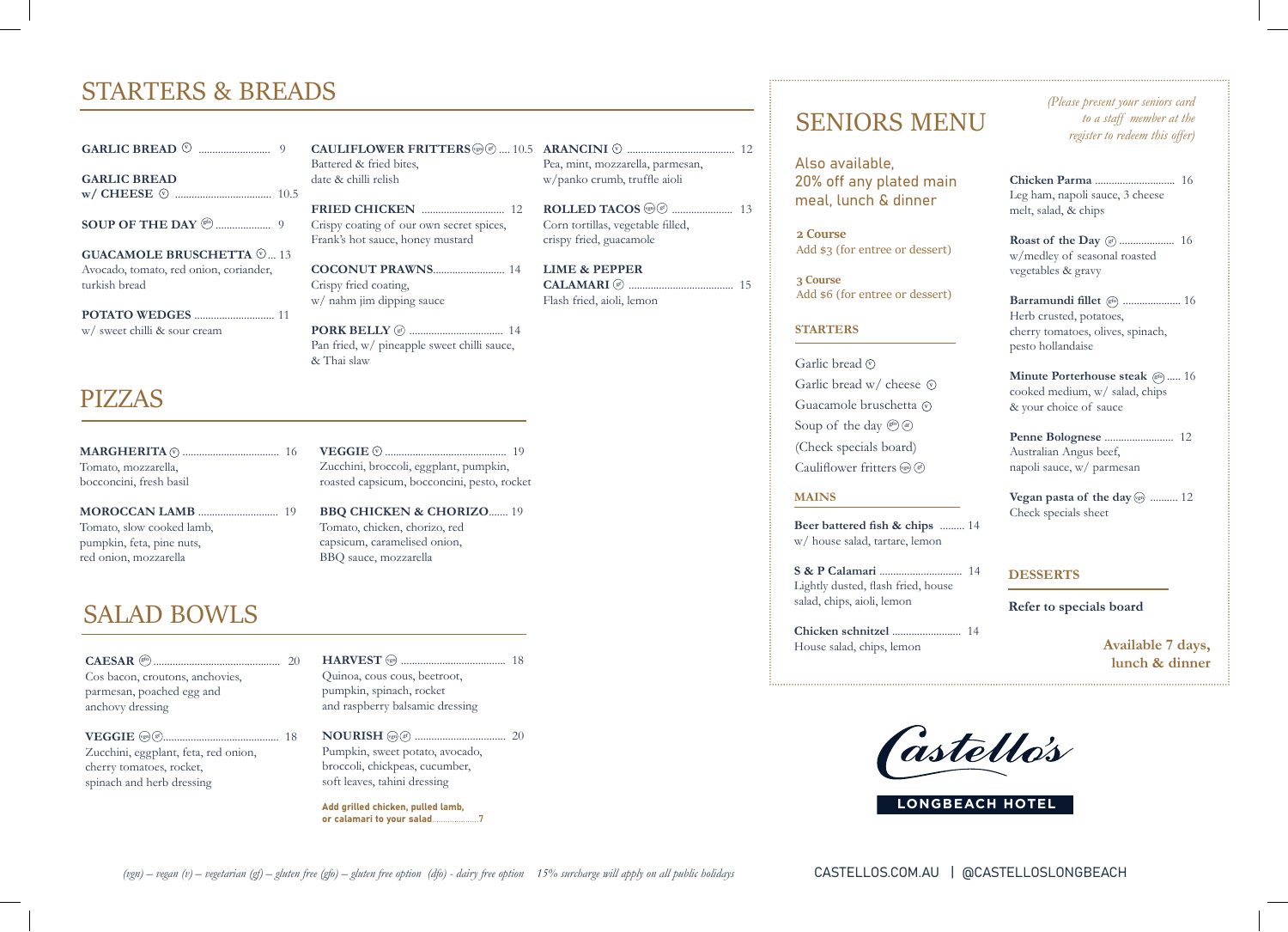## HOUSE SPECIALTIES PUB CLASSICS BURGERS

| Pan fried chicken tenderloins w/ bacon & mushrooms,             |    |
|-----------------------------------------------------------------|----|
| white wine cream sauce, potato mash, & broccolini               |    |
|                                                                 |    |
|                                                                 | 29 |
| Sautéed baby potatoes, cherry tomatoes, olives,                 |    |
| spinach, pesto hollandaise                                      |    |
|                                                                 |    |
|                                                                 | 28 |
| Traditional flavours, slow cooked, w/roti bread, & basmati rice |    |
|                                                                 |    |
|                                                                 | 24 |
| Pumpkin, eggplant, chickpeas, fragrant spices,                  |    |
| coconut, steamed rice & greens                                  |    |
|                                                                 |    |
|                                                                 | 28 |
| Pan-fried, with baked sweet potato, Thai style slaw,            |    |
| apple & ginger relish                                           |    |
|                                                                 |    |
| Chicken, wild mushrooms, spinach, parmesan                      | 24 |
|                                                                 |    |
|                                                                 | 25 |
| Jumbo ravioli filled with spinach & ricotta served with         |    |
| cherry tomatoes, broccolini, lemon, olive oil                   |    |
|                                                                 |    |
|                                                                 | 22 |
| House made potato gnocchi, pumpkin, peas,                       |    |
| parmesan, basil pesto, cream, garlic                            |    |
|                                                                 |    |
|                                                                 | 22 |
| Please see specials sheet                                       |    |
|                                                                 |    |
|                                                                 | 29 |
| Chicken, chorizo, prawns, tomato, peas, red capsicum,           |    |
| rolled taco, guacamole, sour cream                              |    |

| Leg ham, napoli sauce, 3 cheese melt,<br>beer battered steak fries, house salad | 25  |
|---------------------------------------------------------------------------------|-----|
| Hand crumbed chicken breast, beer battered<br>steak fries, house salad          |     |
| Sweet potato fries, tahini dressing, house salad                                | -22 |
| House salad, lemon, tartare sauce                                               | 25  |
| Beer battered steak fries, house salad, lemon, aioli                            | 25  |
| Roasted potato & medley of seasonal vegetables, w/ gravy                        | 27  |

### **STEAKS**

| Choose your sauce mushroom, peppercorn,<br>red wine gravy, garlic butter | Extra sauce \$2 |     |
|--------------------------------------------------------------------------|-----------------|-----|
| Beer battered steak fries, house salad                                   |                 | -37 |
| Beer battered steak fries, house salad                                   |                 | 39  |

**LAMB CUTLETS** Char-grilled medium, pearl cous cous, ... 35 pea & mint arancini, seasonal greens, tahini dressing

*All burgers served w/beer battered steak fries*

| Cheddar cheese, lettuce, tomato, pickles,<br>tomato relish, aioli, milk bun, steak fries | つら |
|------------------------------------------------------------------------------------------|----|
| Southern fried, slaw, rocket, aioli,<br>hickory BBQ sauce, milk bun, steak fries         | 25 |
| Vegan schnitzel, slaw, rocket, pickles,<br>vegan beetroot bun, sweet potato fries        | 24 |

### SIDE DISHES

| <b>STEAK FRIES w/ AIOLI </b> | 6. |
|------------------------------|----|
| SEASONAL VEGETABLES          | -6 |
|                              |    |